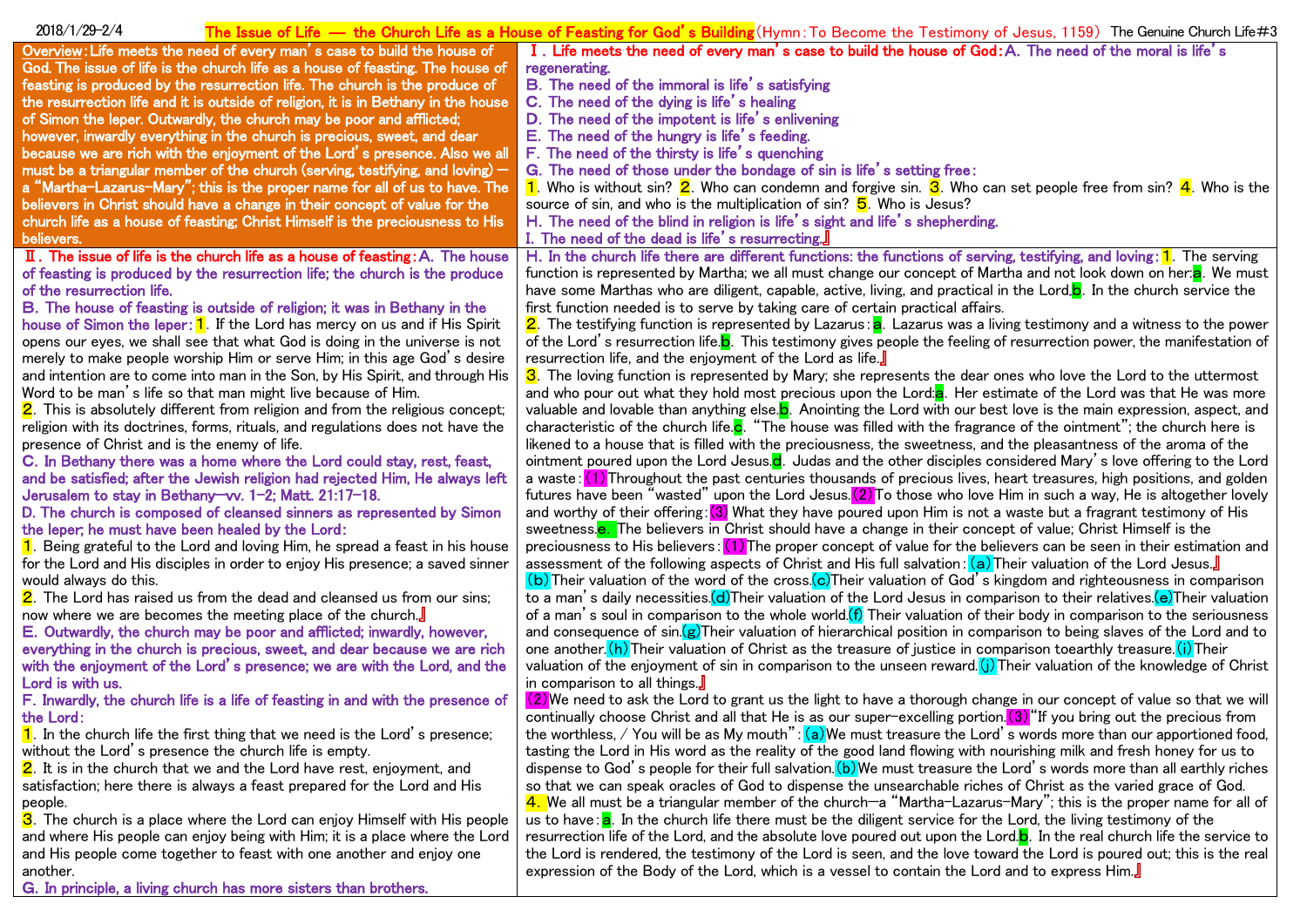Day1: John3:5 ...Unless one is born of water and the Spirit, he cannot enter into the kingdom of God. 6 That which is born of the flesh is flesh, and that which is born of the Spirit is spirit. 12:1 Then Jesus...came to Bethany, where Lazarus was, whom Jesus had raised from the dead.... 2 They made Him a supper there; and Martha served, but Lazarus was one of the ones reclining at table with Him.

3 Then Mary took a pound of ointment, of very valuable pure nard, and anointed the feet of Jesus, and wiped His feet with her hair; and the house was filled with the fragrance of the ointment.

4 But Judas Iscariot, one of His disciples, who was about to betray Him, said,

5 Why was this ointment not sold for three hundred denarii and given to the poor?

6 But he said this not because it mattered to him concerning the poor, but because he was a thief, and holding the purse, carried off what was put into it.

7 Then Jesus said, Leave her alone; she has reserved it for the day of My burial.

8 For the poor you always have with you, but you do not always have Me.

9 Then a great crowd of the Jews found out that He was there, and they came, not because of Jesus only, but that they might also see Lazarus, whom He had raised from the dead.

Day2: John12:1 Then Jesus, six days before the Passover, came to Bethany, where Lazarus was, whom Jesus had raised from the dead.

Mark14:3 And while He was in Bethany in the house of Simon the leper, as He reclined at table, a woman came, having an alabaster flask of ointment, of very costly pure nard, and she broke the alabaster flask and poured it over His head.

Day3: John12:2 Therefore they made Him a supper there; and Martha served, but Lazarus was one of the ones reclining at table with Him.

Luke10:40 But Martha was being drawn about with much serving, and she came up to Him and said, Lord, does it not matter to You that my sister has left me to serve alone?...

Day4:Psa118:22 The stone which the builders rejected has become the head of the corner. John12:3 Then Mary took a pound of ointment, of very valuable pure nard, and anointed the feet of Jesus, and wiped His feet with her hair; and the house was filled with the fragrance of the ointment.

4 But Judas Iscariot, one of His disciples, who was about to betray Him, said,

5 Why was this ointment not sold for three hundred denarii and given to the poor?

Day5:Matt18:8 If your hand or your foot stumbles you, cut it off and cast it from you; it is better for you to enter into life maimed or lame than to have two hands or two feet and be cast into the eternal fire. 9 And if your eye stumbles you, pluck it out and cast it from you; it is better for you to enter into life with one eye than to have two eyes and be cast into the Gehenna of fire.

Heb11:24 By faith Moses, when he had grown up, refused to be called the son of Pharaoh's daughter,

25 choosing rather to be ill-treated with the people of God than to have the temporary enjoyment of sin,

26 considering the reproach of the Christ greater riches than the treasures of Egypt; for he looked away to the reward.

Day6:Phil3:7 ...What things were gains to me, these I have counted as loss on account of Christ....8 I also count all things to be loss on account of the excellency of the knowledge of Christ Jesus my Lord, on account of whom I have suffered the loss of all things 9 and count them as refuse that I may gain Christ and be found in Him... Jer15:19 ...If you bring out the precious from the worthless, you will be as My mouth...

# 《預言の準備》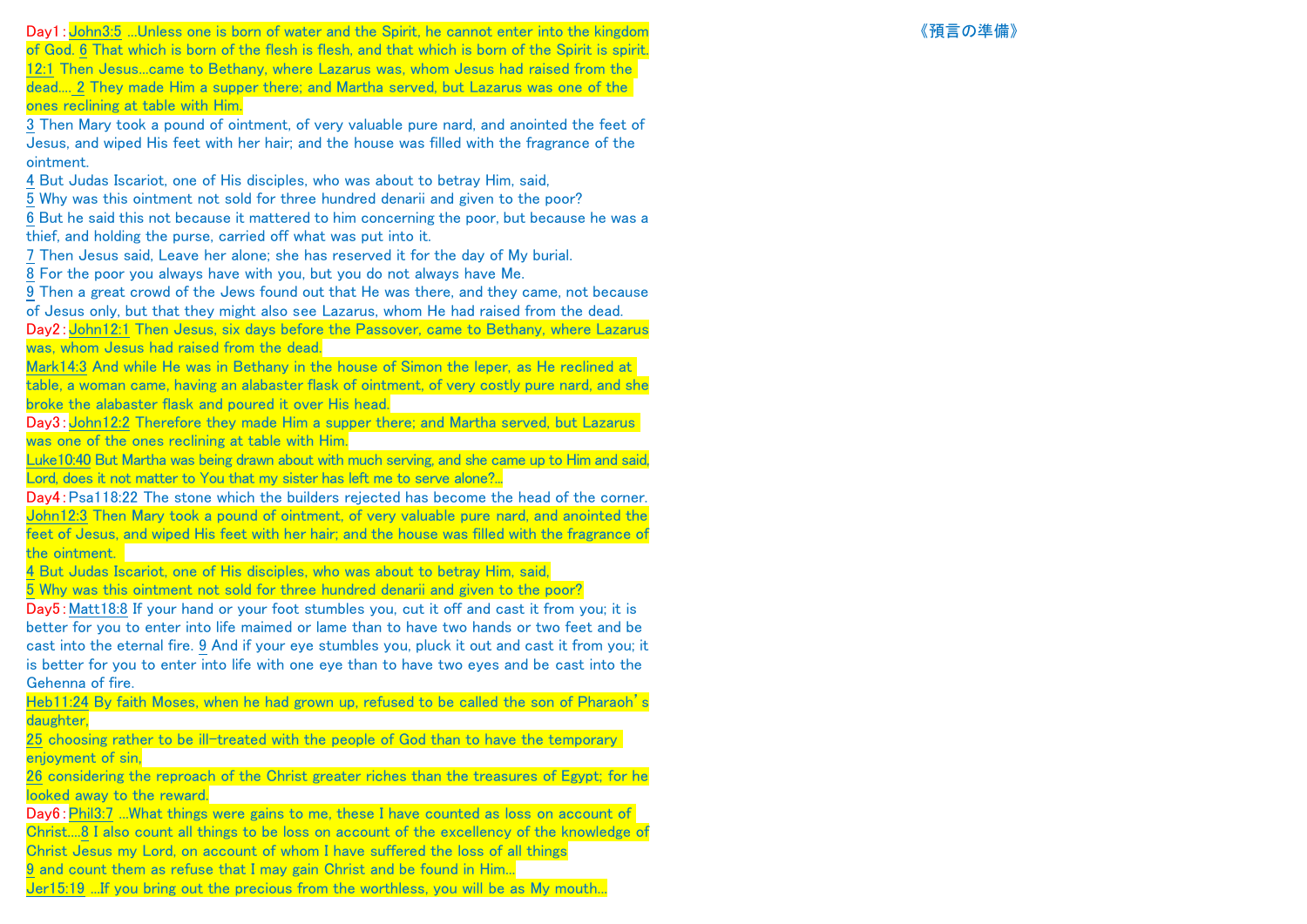Experience $(1)$ : Serving practically like Martha, and testifying resurrection like Lazarus In the church life there are different functions. There are three kinds of functions in the service of the church represented by the three persons in the house. First is the serving function represented by Martha. Throughout all the centuries, Martha has been treated unfairly....This chapter says that Martha served. This is very good, for, in the church service, the business affairs of the church must be taken care of. How could we have the food taken care of without Martha? We need her to prepare the food. I appreciate Martha's service. We all must change our concept about her and not look down on her. We should encourage the sisters to be Marthas....Suppose all the sisters are Marys sitting there quietly being spiritual. Who is going to prepare the meal? We must have some Marthas who are diligent, capable, active, living, and practical. Although we are spiritual, we must still serve practically. Martha's service was needed in that house. Likewise, in the church service, the first function needed is to serve by doing certain things, by taking care of certain practical affairs.

The second kind of function in the service of the church is represented by Lazarus. It appears as if Lazarus did nothing. He just sat there at the table with the Lord, enjoying the feast with Him. But we must remember that Lazarus was the living testimony of the resurrection life. He did not testify by doing but by living in the resurrection life. Martha's service was good, but it did not attract people. It was the testimony of Lazarus that attracted them....It is not a kind of work; it is a kind of life. It is not by laboring; it is by enjoying the Lord. It gives people the feeling of resurrection power, the manifestation of resurrection life, and the enjoyment of the Lord as life.

#### For Junior/Senior High Students

In your church life, please participate in various kinds of practical services, such as, preparing meals, cleaning meeting hall, making handouts for brothers and sisters to apply points of the truth to their actual life, and inviting brothers and sisters to your house or taking them for sightseeing for blending. These services are necessary for building up the church. You should not merely enjoy. To enjoy meetings and blending, there are needs for many practical services. A child in his childhood just has a fun without knowing all the labor of his parents. Junior/senior high school student brothers and sisters should not be like small children not knowing the labor of their spiritual parents in the church. Please participate in the practical services willingly as much as possible.

Such services will help you a lot in the future when you get your job. Your duty in your school life is surely to study, but besides study, it is very important to participate in those practical services from youth. Many of the working people with high education have studied diligently but do not know how they should handle those practical matters. As a result, they cannot perform effectively at their work.

Moreover, like Lazarus, please testify your experiences of the resurrection life of the Lord in every Lord's table meeting, home meeting, small group meeting, and gospel meeting. Especially, in the prophesying meeting in every Lord's day, prepare the truth and its application you got in that week and train yourself to prophesy every week. Such testimony is the ministry of life that attracts the new ones and supply Christ to brothers and sisters. Hallelujah!

### Experience $(2)$ : Pour out the precious ointment upon the Lord and love the Lord purely like Mary

Mary's pouring the precious ointment upon the Lord Jesus is a sign of the proper church life. Although you may realize that Mary anointed the Lord Jesus with the best ointment, perhaps you have not seen that this is a sign of the church life. The main characteristic of the church life is anointing the Lord with our best love. The main expression, aspect, and characteristic of the church life is that we pour our ointment upon Him. The church here is likened to a house that is filled with the preciousness, the sweetness, and the pleasantness of the aroma of the ointment poured out upon the Lord Jesus. This ought to be the main expression of a local church. When you come into a local church, the first thing that you should smell is the loving ointment poured out upon the Lord Jesus. It is not simply that Mary loved the Lord, but that she poured out her best upon the Lord, and this becomes a sign of the proper church life.

The disciples considered Mary's love offering to the Lord a waste. Throughout the past twenty centuries thousands of precious lives, heart treasures, high positions, and golden futures have been "wasted" upon the Lord Jesus. To those who love Him in such a way He is altogether lovely and worthy of their offering. What they have poured upon Him is not a waste but a fragrant testimony of His sweetness.

Once a person is saved, his concept of value changes. He no longer cherishes what he once cherished, and he treasures what he once despised. This is a change in his concept of value.

#### For young working saints

The main thing of the local churches is to express that "we love the Lord like Mary, waste our precious lives, heart treasures, high positions, and golden futures upon the Lord Jesus."

As a business person, you should work diligently and positively to make your career successful. If you do this with the Lord for building the church, the Lord will bless your career. But you should not love the blessings the Lord has given more than the Lord Himself. By doing this, you lose the presence of the Lord, eventually losing your blessing in your business life as well. You need to pray as follows, "Lord Jesus, thank You for the occupation You provided for me, may Your blessings be with this occupation. But I need to ask You one thing that I will not love the occupation and the blessings You have given me more than I love You. Lord, I shall seek You and love You as my husband. Let me touch You and enjoy You. When I come before You, I shall put aside the needs of my life and the needs of the church life, and to seek You only."

If you pray like this, you will touch the sweet love of the Lord and you will further be drawn to the Lord Himself. No matter how much money a husband and wife may have, without love normal marriage cannot work out. Likewise, without touching the Lord's love and love the Lord with the best love, your normal Christian life and the normal church life will not work out. You should love the Lord fervently. Amen!